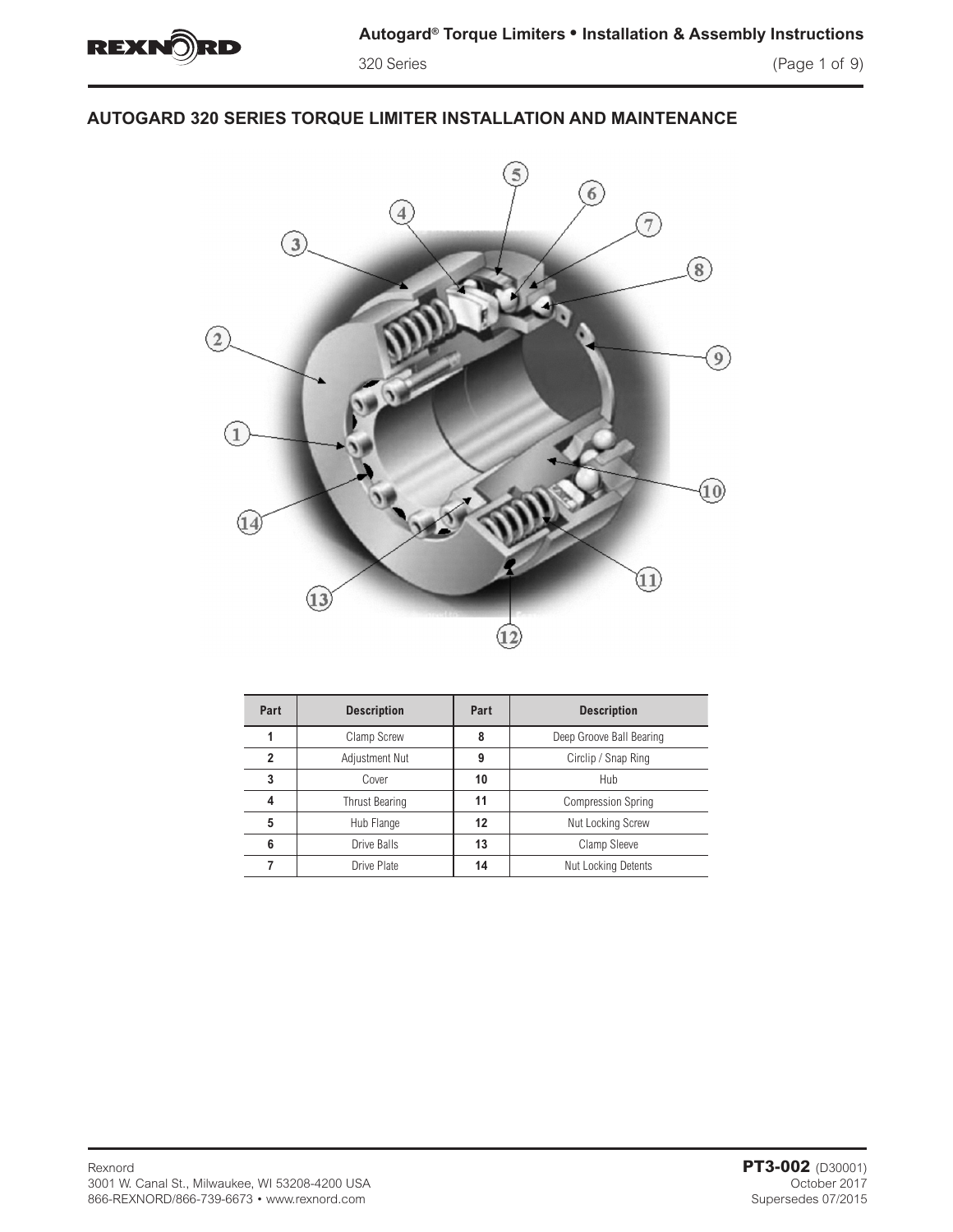(Page 2 of 9) 320 Series



# **PRINCIPLE OF OPERATION**

When the 320 unit is installed in a drive train, torque is transmitted through the hardened steel drive balls which are located in holes in the hub flange and engage with conical seats in the hardened steel drive plate. The tendency of the torque to cause the balls to ride out of their seats is opposed by an adjustable spring load. The setting of this spring load gives the desired tripping torque for overload protection. When the unit trips, the cover is displaced axially, which facilitates the use of a proximity sensor (or optionally, a mechanical limit switch) to sense the overload. When the overload is removed, the 320 unit re-engages automatically, when the drive balls next coincide with the seats in the drive plate. In the synchronous reset (SR) version, the unit resets in the original angular position. Rapid reset versions (RR) reset every 15 degrees.

# **INSTALLATION**

#### **General**

Prior to installation, ensure that the bore is clean and free of debris. For clamp sleeve versions, ensure that the clamp screws are loose. The clamp sleeve bore and the mating shaft must be free from oil and grease. The clamp screws should be lightly oiled. DO NOT use grease or any lubricant containing molybdenum disulphide or high-pressure additives. With the torque limiter completely assembled (but excluding any coupling hub supplied), carefully slide the hub onto the shaft. The standard clearance bore should permit the hub to be pushed into place on the shaft. When required, it is recommended that a jacking arrangement is used to draw the 320 onto the shaft (Threaded rod, nut and an end plate). DO NOT strike with heavy hammer blows.

#### **Bored and Keyed Hubs**

Where a key is used and an extended hub with set screws has been supplied, the 320 unit may be clamped in place by tightening the set screws provided which are normally positioned over the key and at 90 degrees.

#### **Clamp Sleeve Hubs**

For clamp sleeve versions, tighten the clamp screws progressively in a diagonal (criss-cross) sequence to the specified torque. (See Table 1)

| Series 320  |               | <b>Clamp Bolts</b> | <b>Tightening Torque</b> |            |  |
|-------------|---------------|--------------------|--------------------------|------------|--|
| <b>Size</b> | <b>Number</b> | <b>Size</b>        | (Nm)                     | $(in-lbs)$ |  |
|             |               | M4                 | $3.3*$                   | 29.2       |  |
|             |               | M <sub>5</sub>     | 5.5                      | 48.7       |  |
|             |               | M <sub>6</sub>     | 9.6                      | 85.0       |  |
|             |               | M <sub>6</sub>     | 12.0                     | 106        |  |
|             |               | M <sub>6</sub>     | 15.0                     | 133        |  |
|             |               | M8                 | 28.0                     | 248        |  |

## **Table 1**

\* Max transmissible torque 40 Nm ( 354 in-lbs) for shaft sizes under 12.7 mm ( 0.5" ) diameter.

After tightening the clamp sleeve, the adjusting nut locking screws must be tightened to engage centrally with the antirotation detents in the clamp sleeve flange.

#### **Units with Couplings**

For shaft to shaft installations, the couplings supplied as standard are the Autogard Autoflex membrane coupling or the Autogard Samiflex elastomeric coupling. Mount the coupling hub and ensure that the shafts are aligned within the permitted tolerances. (See Table 2)

#### **Table 2**

| <b>Series</b>      |                  | <b>Autoflex (Figure1)</b> |                  | Samiflex (Figure 1a) |                |
|--------------------|------------------|---------------------------|------------------|----------------------|----------------|
| 320<br><b>Size</b> | Axial<br>mm / in | Angular                   | Axial<br>mm / in | Radial<br>mm / in    | Angular<br>່ວ່ |
| 01                 | 0.66 / 0.025     | 0.5                       | $+0.5 / +0.02$   | 0.10 / 0.004         | 2.0            |
| 0                  | 0.66 / 0.025     | 0.5                       | $+0.5$ / $+0.02$ | 0.10 / 0.004         | 2.0            |
|                    | 0.76 / 0.030     | 0.5                       | $+0.7$ / $+0.03$ | 0.15 / 0.006         | 2.0            |
|                    | 0.97 / 0.038     | 0.5                       | $+0.7$ / $+0.03$ | 0.15 / 0.006         | 2.0            |
|                    | 1.12 / 0.044     | 0.5                       | $+0.8$ / $+0.03$ | 0.20 / 0.008         | 1.3            |
| 4                  | 1.47 / 0.058     | 0.5                       | $+1.0$ / $+0.04$ | 0.20 / 0.008         | 1.3            |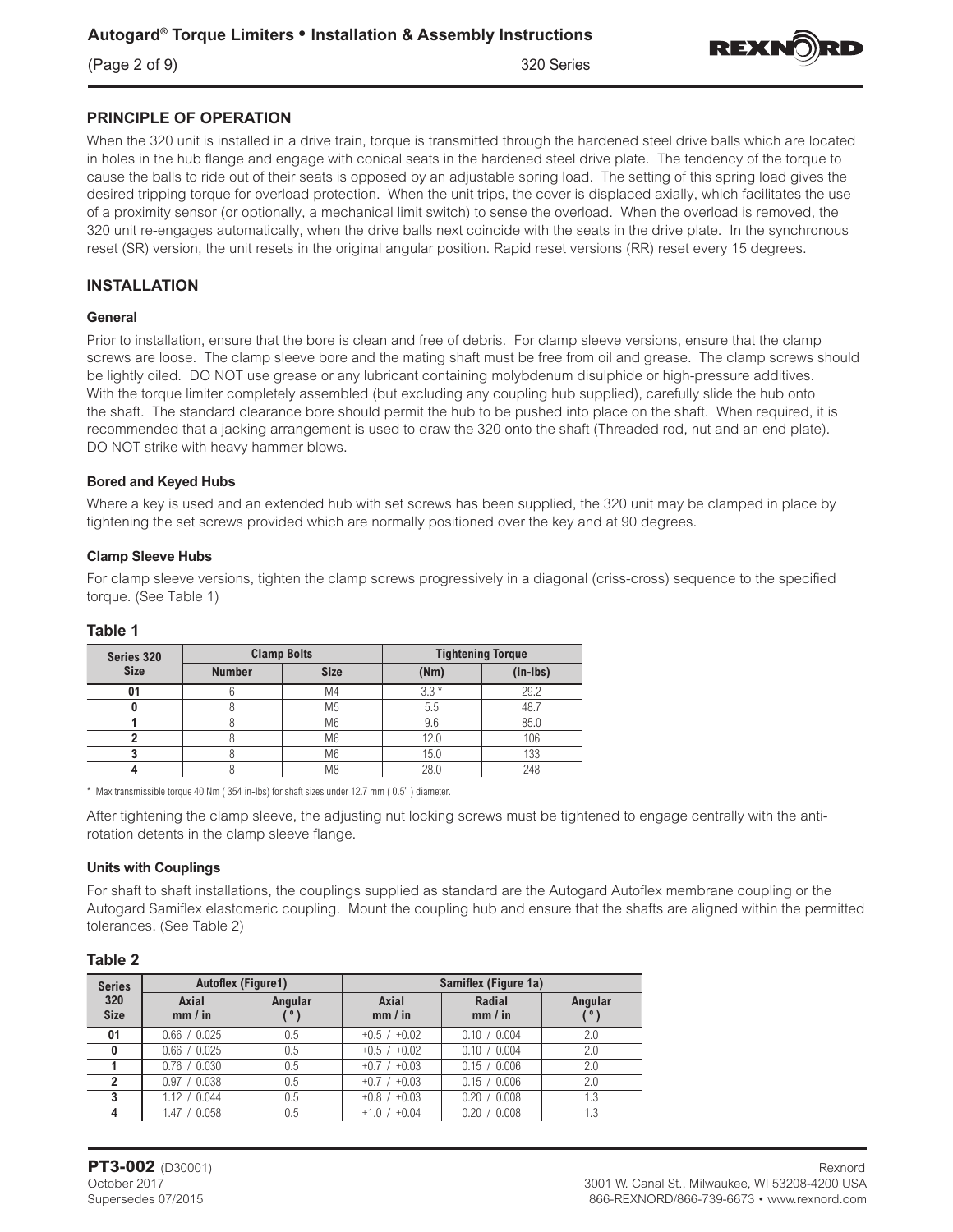

#### **Autoflex Coupling Hubs**

Coupling hubs are supplied with the membrane pack assembled to the hub. A set of bolts and washers is supplied for connection to the torque limiter. When the hubs are aligned and in position, insert the bolts with the thick and thin washers positioned as shown in Figure 1, either side of the membrane pack and tighten evenly to the specified torque. (See Table 3). Ensure that the rounded faces of the washers face the membrane pack.



**Figure 1**

**Figure 1a**

#### **Table 3**

| Series 320  | <b>Autoflex</b> | <b>Thread</b>   | <b>Bolt Tightening Torque</b> |                |  |
|-------------|-----------------|-----------------|-------------------------------|----------------|--|
| <b>Size</b> | <b>Coupling</b> | <b>Size</b>     | $(Nm - dry)$                  | $(in-lbs-dry)$ |  |
| 01          | 8 HV            | M <sub>6</sub>  |                               | 97             |  |
|             | 8 HV            | M <sub>6</sub>  |                               | 97             |  |
|             | 15 HVII         | M <sub>6</sub>  |                               | 97             |  |
|             | 35 HVII         | M <sub>8</sub>  | 24                            | 212            |  |
|             | 70 HVII         | M <sub>8</sub>  | 24                            | 212            |  |
|             | <b>150 HVII</b> | M <sub>12</sub> |                               | 628            |  |

#### **Samiflex Coupling Hubs**



Rexnord **PT3-002** (D30001) 3001 W. Canal St., Milwaukee, WI 53208-4200 USA 866-REXNORD/866-739-6673 • www.rexnord.com Supersedes 07/2015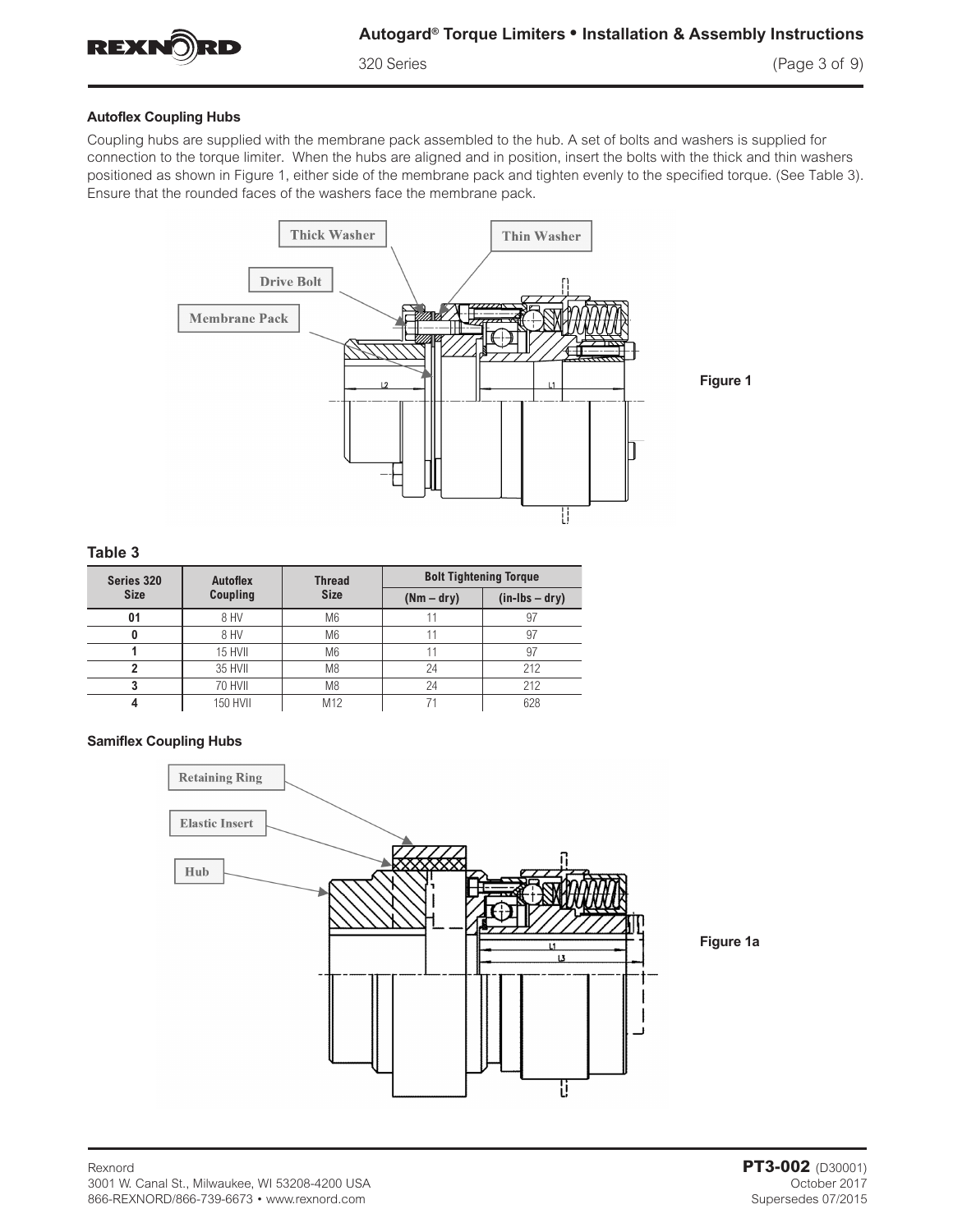

#### **Units with Drive Media**

If a drive medium (pulley, sprocket, gear, sheave etc.) is to be fitted by the customer, it must be bored and drilled to suit the torque limiter with reference to Figures 2 / 2a and Table 4. Short hub units as shown in figure 2 are suitable for drive media where the side load can be reacted on the integral deep groove ball bearing. The best fit on the bearing will depend on the application but if no fit is specified, we recommend H7 for the drive media bore. (Shown as M2 in table 4.) Where the load is overhung, a long hub unit as shown in figure 2a is used and the customer must supply suitable bearings mounted on the hub extension diameter 'K'.



| <b>Series</b><br>320<br><b>Size</b> | G | H               | mm (in)      | mm (in)       | n<br>h6<br>$mm$ (in) | M<br>h <sub>6</sub><br>mm (in) | M <sub>2</sub><br>H7<br>$mm$ (in)      | W<br>$mm$ (in) | $mm$ (in)    |
|-------------------------------------|---|-----------------|--------------|---------------|----------------------|--------------------------------|----------------------------------------|----------------|--------------|
| 01                                  | 8 | M4              | 6<br>(0.24)  | 56<br>(2.20)  | 30<br>(1.1811)       | 47<br>(1.8503)                 | 47.000 / 47.025<br>(1.8504 / 1.8513)   | 33<br>(1.30)   | h.<br>(0.20) |
| 0                                   | 8 | M <sub>5</sub>  | 8<br>(0.31)  | 75<br>(2.95)  | 40<br>(1.5748)       | 62<br>(2.4409)                 | 62,000 / 62,030<br>(2.4409 / 2.4420)   | 43<br>(1.69)   | (0.28)       |
|                                     | 8 | M <sub>6</sub>  | 10<br>(0.39) | 85<br>(3.35)  | 45<br>(1.7716)       | 75<br>(2.9527)                 | 75.000 / 75.080<br>(2.9528 / 2.9539)   | 55<br>(2.17)   | (0.28)       |
| $\mathbf{2}$                        | 8 | M <sub>6</sub>  | 12<br>(0.47) | 100<br>(3.94) | 55<br>(2.1654)       | 90<br>(3.5433)                 | 90,000 / 90,035<br>(3.5433 / 3.5447)   | 67<br>(2.64)   | (0.31)       |
| 3                                   | 8 | M <sub>8</sub>  | 12<br>(0.47) | 116<br>(4.57) | 65<br>(2.5590)       | 100<br>(3.9370)                | 100.000 / 100.035<br>(3.9370 / 3.9383) | 73<br>(2.87)   | (0.31)       |
| 4                                   | 8 | M <sub>10</sub> | 18<br>(0.71) | 144<br>(5.67) | 75<br>(2.9528)       | 115<br>(4.5276)                | 115.000 / 115.035<br>(4.5276 / 4.5289) | 91<br>(3.58)   | (0.31)       |

# **Table 4**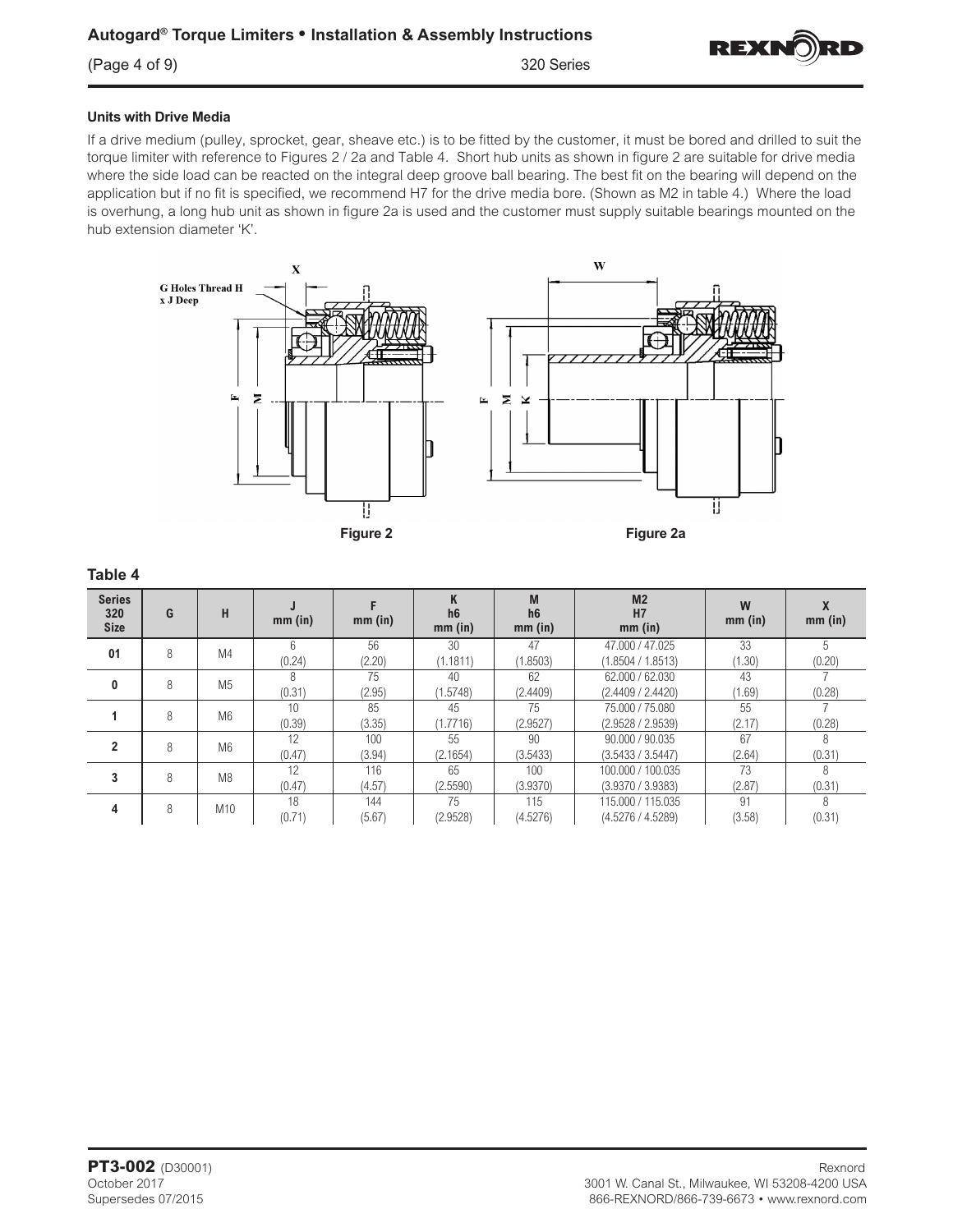

320 Series (Page 5 of 9)

# **DISENGAGEMENT SENSORS**

#### **General**

As with all ratcheting torque limiters, it is important to shut down the drive quickly when disengagement occurs. It is recommended that a disengagement sensor be used to activate an alarm and switch off the drive.

#### **Proximity Sensors**

Inductive proximity sensors may be used with standard 320 units, to detect the axial movement of the cover, which occurs on disengagement. See Figure 3. The metalised label acts as a target – either edge can be used to detect tripping. A failsafe switching arrangement is recommended.

#### **Limit Switches**

If the unit has been supplied with the optional switch plate cover, a mechanical limit switch may be used to detect the axial movement of the flange on disengagement. See Figure 3a. Note that the "switch plate cover" is not suitable for use with inductive proximity sensors.



**Figure 3 Figure 3a**

X

| Series 320 Size          | $\bigcap$<br>Uı |                 |            |                  |            |                  |
|--------------------------|-----------------|-----------------|------------|------------------|------------|------------------|
| Movement on<br>break 'X' | $\sim$<br>.2 mm | .6 <sub>m</sub> | mm         | $2.2 \text{ mm}$ | 2.4 mm     | $2.8 \text{ mm}$ |
|                          | 0.047 in        | $0.063$ in      | $0.067$ in | $0.087$ in       | $0.094$ in | $\degree$ 110 in |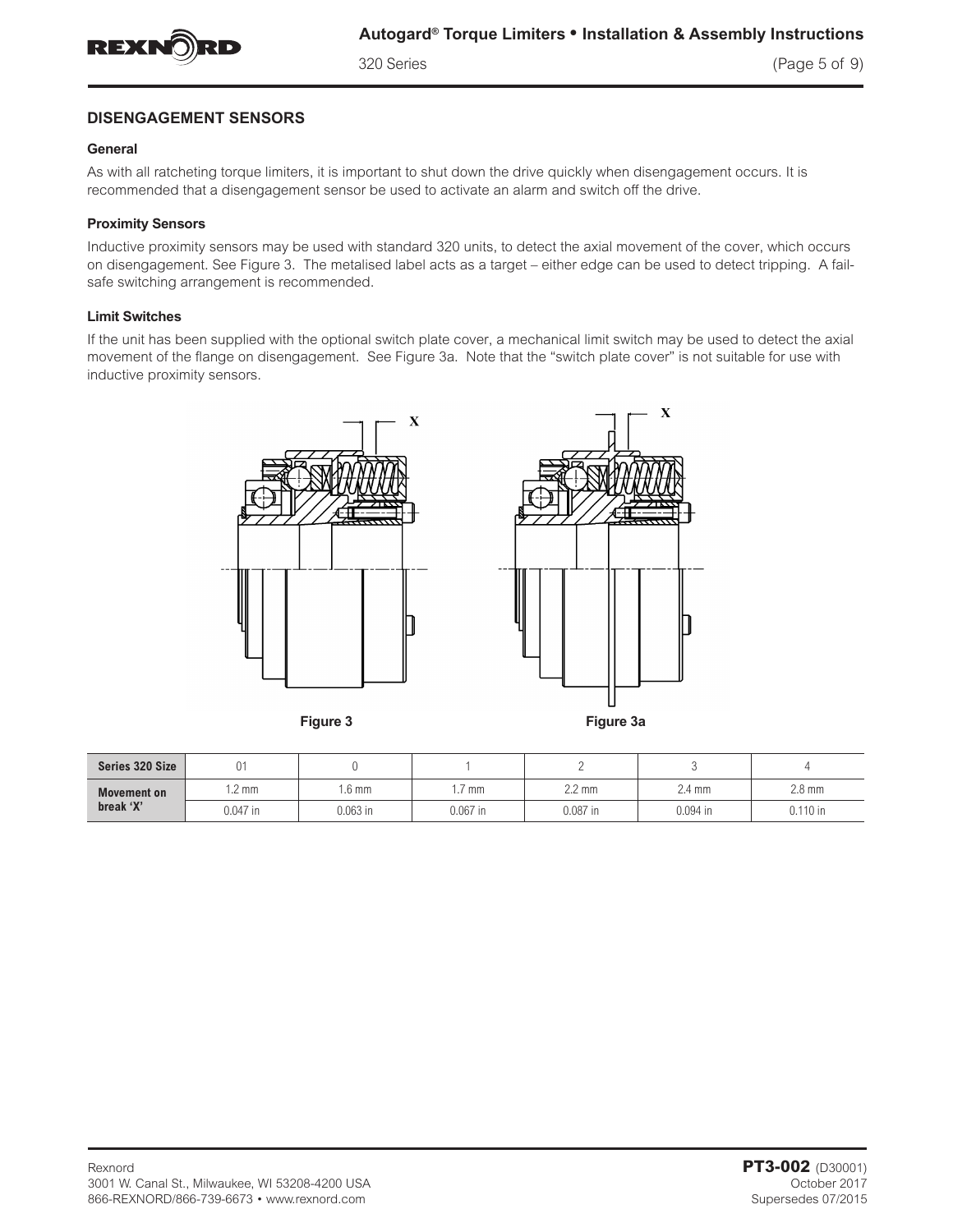

# **TORQUE SETTING**

# **General**

The torque at which the 320 unit will disengage is determined by the position of the adjusting nut. The scale marked on the nut gives an indication of the set torque as a proportion of full torque.



**Figure 4**

The full torque will depend on the number of springs fitted. A full complement of springs gives the catalogue maximum values. See Table 5.

| Series 320 Size:         |                        | 01         | $\bf{0}$    |              |              | 3            | 4              |
|--------------------------|------------------------|------------|-------------|--------------|--------------|--------------|----------------|
| No. of<br><b>Springs</b> | <b>Torque</b><br>Range |            |             |              |              |              |                |
| $\overline{2}$           | (Nm)                   | $3 - 12$   | $5 - 17$    | $10 - 30$    | $10 - 70$    | $20 - 100$   | $50 - 250$     |
|                          | (in-Ibs)               | $26 - 106$ | $44 - 150$  | $88 - 265$   | $88 - 620$   | 177 - 885    | 443 - 2212     |
|                          | (Nm)                   | $5 - 25$   | $10 - 35$   | $20 - 60$    | $20 - 140$   | $50 - 225$   | $100 - 500$    |
| 4                        | (in-Ibs)               | $44 - 221$ | $88 - 310$  | $177 - 531$  | $177 - 1239$ | $445 - 1991$ | $885 - 4425$   |
| 8                        | (Nm)                   | $10 - 50$  | $20 - 70$   | $40 - 120$   | $40 - 260$   | $100 - 450$  | $200 - 1000$   |
|                          | (in-Ibs)               | $88 - 443$ | $177 - 620$ | $354 - 1062$ | $354 - 2301$ | $885 - 3983$ | $1770 - 8850$  |
| 12                       | (Nm)                   | $\cdots$   | $30 - 100$  | $60 - 200$   | $60 - 400$   | $200 - 700$  | $300 - 1500$   |
|                          | (in-Ibs)               | $\cdots$   | $265 - 885$ | 531 - 1770   | $531 - 3540$ | 1770 - 6195  | $2655 - 13275$ |

## **Table 5**

#### **Factory set units**

Units which have been ordered to a factory pre-set torque, will have been adjusted to the specified value within +/- 10%. Normally, a full set of springs will be fitted but fewer than the maximum may be fitted for low torque settings.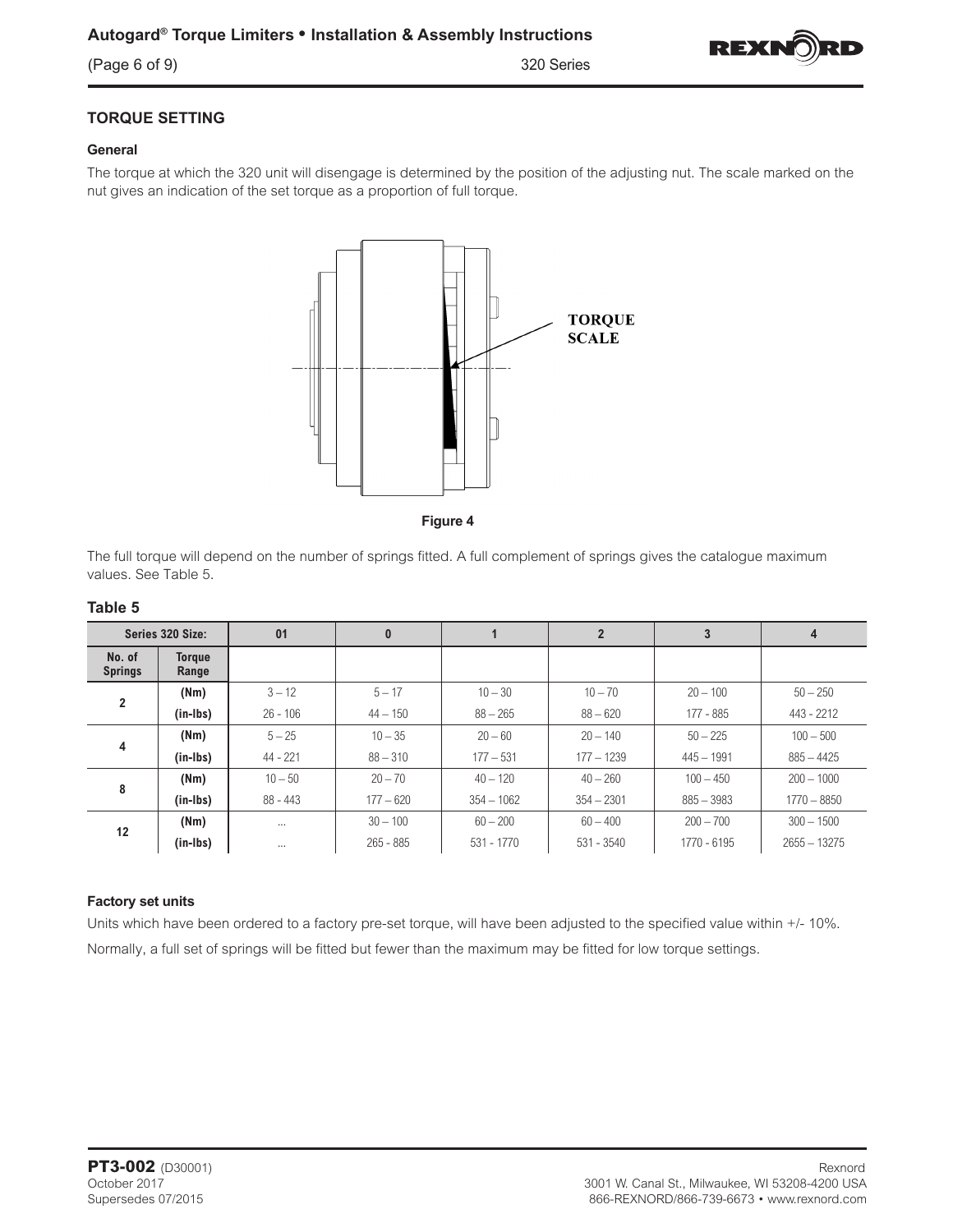

320 Series (Page 7 of 9)

The nut will be positioned so that the locking screws engage centrally with anti-rotation detents on the periphery of the clamp sleeve flange or hub.

*WARNING: The locking screws must be released before any change of setting and re-locked centrally with the detents, after adjustment.*

#### **Torque Adjustment**

If it is necessary to re-adjust the torque, release the locking screws and turn the nut clockwise to increase torque. Use a suitable adjustment tool which engages securely with the barring holes in the periphery of the nut. When the desired setting is reached, ensure that the locking screws will align centrally with the detents in the hub or collar. Apply a maintainable thread locking agent (e.g. Loctite 242, 243) to the locking screws and tighten them down.

*WARNING: When the maximum value on the label has been reached, then so too has the maximum torque setting. It is important that the nut is not adjusted beyond this position, as there may then be insufficient internal clearance for the springs to deflect. In this condition, the unit may be prevented from disengaging on overload and is likely to suffer damage.*

If fewer than the maximum number of springs is fitted, higher torques may be obtained by fitting extra springs. Springs may also be removed to achieve lower torque settings. The remaining springs should be evenly spaced and a minimum of 2 used. The adjustment nut is backed off and withdrawn from the unit to permit the fitting or removal of springs. Pockets within the nut locate the springs. Ensure that all springs fitted remain properly seated. It may be convenient to apply some general-purpose grease to the end of each spring to hold it in position during assembly.

#### **Un-set Units**

If the unit has been supplied "un-set" the nut will be positioned near the minimum torque setting and the locking screws loosely fitted. A full set of springs will have been provided. If the required torque is known, then the unit may be adjusted as above.

For low torques, it is recommended that springs are removed so that the required setting is reached with the minimum number of springs fitted. They should be equi-spaced with a minimum of 2 being used.

If the required torque setting is not known with sufficient accuracy, it may be determined by trial adjustment. With the torque set at a low value, start the drive. If the unit does not disengage, the setting may be too high. Set to a lower torque or reduce the number of springs if possible. If the unit trips, repeat the procedure at progressively higher torque settings until the drive will start and run without tripping. DO NOT over-tighten. See warning under "Torque Adjustment". Higher torque setting will only be possible if extra springs can be fitted.

## **MAINTENANCE**

Periodic maintenance will help extend the operating life of the torque limiter. As a matter of good practice, it is advisable to check the security of fasteners, the fitting of the hub to the shaft, the position of the adjusting nut and any external damage to the unit in conjunction with other planned maintenance.

If the unit is dismantled for any reason, parts should be cleaned and inspected for wear. If parts are to be re-used, a general purpose grease such as Shell Alvania R3, BP Energrease LS3 or Power Up Thixogrease (NGLI #2) should be applied to the